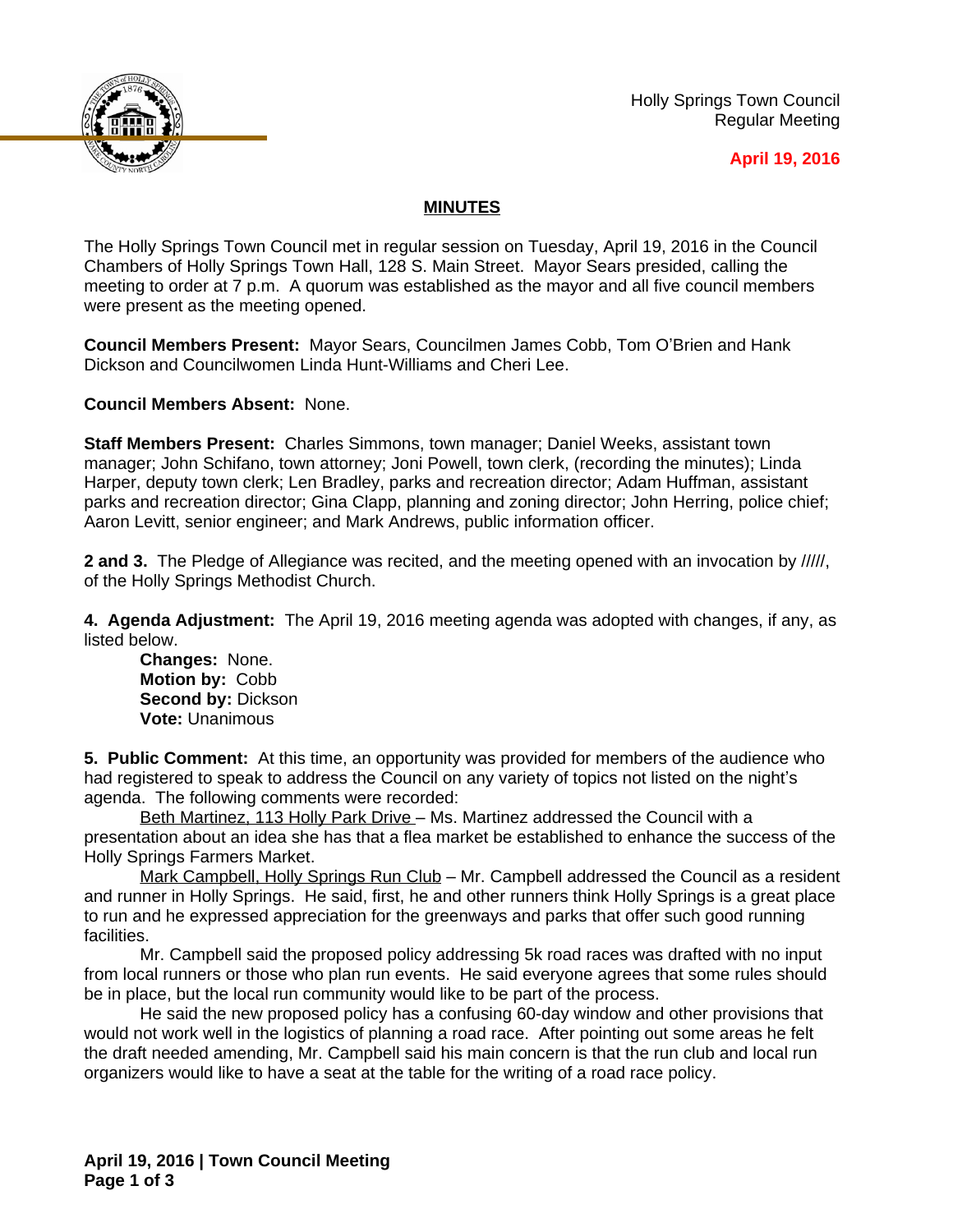**6a. South Wake Landfill Report –** Mr. John Roberson of Wake County gave a presentation on operations at the South Wake Landfill.

**Action:** None.

**6b. Holly Springs Farmers Market –** Ms. Clapp said this year, Holly Springs Farmers Market will be celebrating 10 Years. Ms. Clapp provided an update on the Farmers Market Season 10 with an invitation to everyone to the Season Opening Saturday, May 7 from 8:30 a.m. to 12:30 p.m. Mayor Sears will cut the ribbon at 8:30 a.m. to start the new season. The Farmers Market will be open each Saturday from 8:30 a.m. to 12:30 p.m. May 7 through Oct. 15 in the E. Center Street public parking lot.

**Action:** None.

**7a. Continue Public Hearing: Annexation Ordinance A15-05 – Ms. Clapp said that a public** hearing was advertised and held on Dec. 15, 2015 for a voluntary annexation request for approximately 47.5 +/- acres located along Grigsby Avenue. The property owner is Betty S. Waller, Trustee Howard Odell Strother Trust. The owner's representative requested to delay the annexation of the property to have it be considered along with the subdivision plans; however, the subdivision plan review process has extended longer than anticipated.

On March 15, 2016, staff requested to open and table the public hearing to April 19, 2016; however, the subdivision plans still are not ready to move forward. It is anticipated that the subdivision plans will be presented to the Town Council on May 17.

For this reason, it is requested to once again open and continue the public hearing on this matter.

With that explanation completed, Mayor Sears opened the floor for public input. The following input was recorded: None.

There being no input, the public hearing was continued.

**Action:** The Council approved a motion to open and continue the public hearing and defer action on Annexation Ordinance A15-05 to resume on May 17, 2016.

**Motion by:** Dickson Second by: Cobb **Vote:** Unanimous

**8. Consent Agenda:** The Council approved a motion to approve all items on the Consent Agenda. The motion carried following a motion by Councilman Cobb, a second by Councilman Dickson and a unanimous vote. The following actions were affected:

8a. Minutes – The Council approved the minutes of the Council's regular meetings March 15, and April 5, 2016.

8b. Budget Amendment Report – The Council received a monthly report of budget amendments approved by the town manager. *A copy of the budget amendment report is attached to these minutes.* 

8c. Budget Amendment \$53,000 - The Council adopted amendment to the FY 2015-16 budget in the amount of \$53,000 to cover additional costs of water meter registers.

8d. Budget Amendment \$25,000 - The Council adopted an amendment to the FY 2015-16 budget in the amount of \$25,000 to cover costs of furniture for the Holleman Room and conference rooms.

8e. Budget Amendment – The Council adopted amendment to the FY 2015-16 budget to increase revenues realized at the Cultural Center.

8f. North Main Athletic Complex Contract Change Orders - The Council Authorize construction contract change orders with T. A. Loving for work in the North Main Athletic Complex project.

**9a. 5-K Road Race Policy** – Chief Herring said a rough draft of the 5K road race policy was presented at the Council's retreat. After much discussion, Council requested several changes to the

**April 19, 2016 | Town Council Meeting Page 2 of 3**